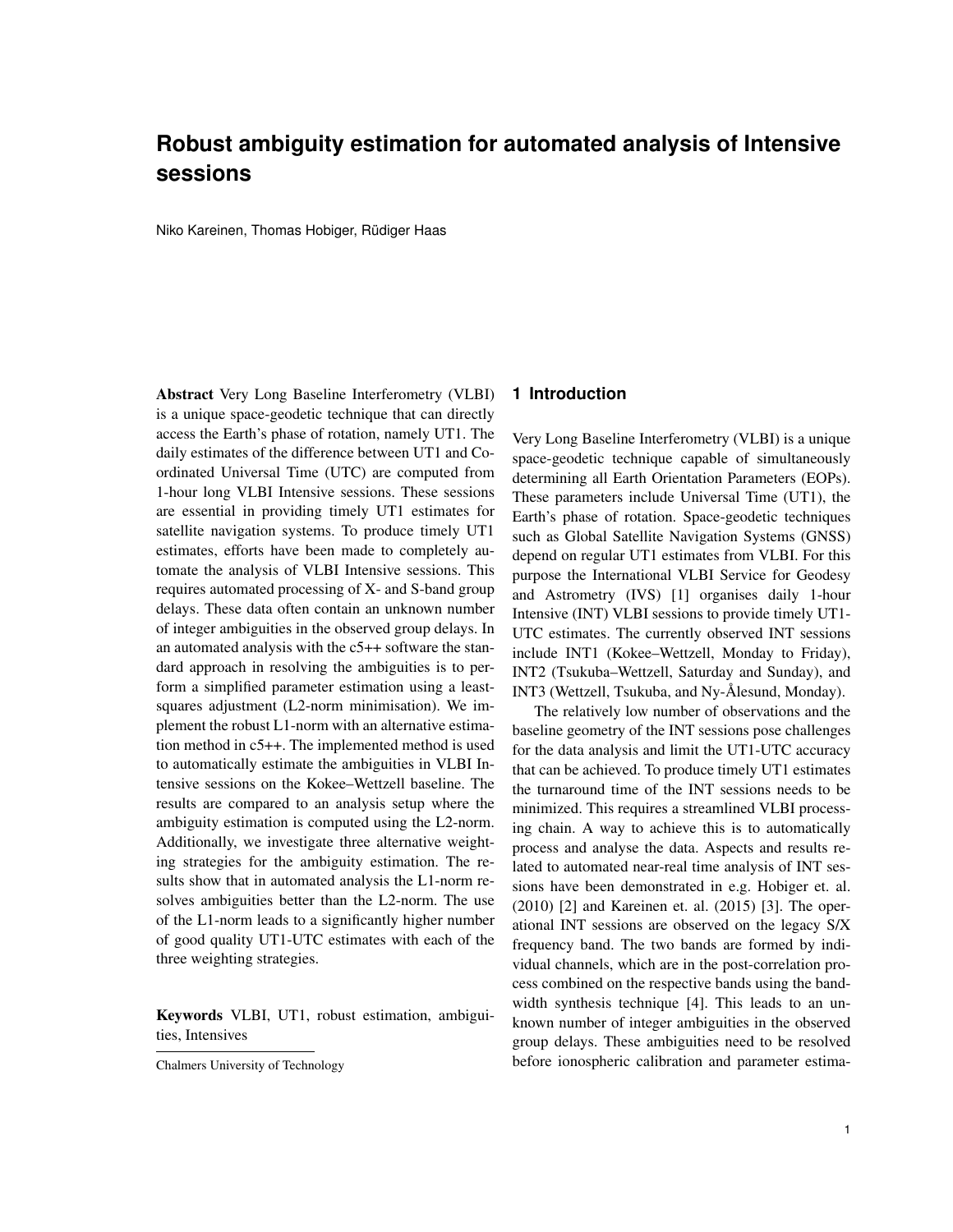tion. If unresolved, the group delay ambiguities will propagate into the UT1-UTC estimates.

C5++ [2], Vienna VLBI Software (VieVS) [5], CALC/SOLVE [6], GEOSAT [7], and OCCAM [8] are some of the currently used VLBI software packages. From these software packages only c5++ and CALC/SOLVE are capable to resolve the group delay ambiguities and to produce ambiguity- and ionosphere-free X-band databases.

The standard parameter estimation method in these VLBI software packages is the least-squares adjustment [9] (i.e. L2-norm minimisation). In this work we implement the robust L1-norm for the parameter estimation and apply it to automatically resolve the ambiguities in the INT sessions. Starting from Version-1 databases, we use a modified version of c5++ which includes the implemented L1-norm estimation to analyse and estimate UT1-UTC from 1885 INT1 sessions observed between 2001 and 2015.

# *1.1 L1-norm minimisation*

Both the L1- and L2-norm minimisations can be derived from the general expression for a p-norm, which is given by

$$
||x||_p = \left(\sum_{i=1}^p |x_i|^p\right)^{\frac{1}{p}}.
$$
 (1)

The objective functions to be minimised for the L1 and L2-norms are given respectively by

$$
L1: \mathbf{p}^\mathsf{T}|\mathbf{v}| \to \min,\tag{2}
$$

$$
L2: \mathbf{v}^{\mathsf{T}} \mathbf{P} \mathbf{v} \to \min. \tag{3}
$$

With the L2-norm the absolute value in the summand disappears. Thus it can be solved analytically, making it computationally straightforward. For the L1 norm, however, the absolute value of the residual vector v remains. Thus, the objective function is not differentiable at zero, and we are unable to directly derive the value for the vector of unknowns x that will minimise the sum of the weighted absolute values of the residuals.

The formulation for a L1-norm minimisation has been described in e.g. Amiri-Simkooei (2003) [10]. Following this general formulation, in order to deal with the absolute value function in the Equation 2, we re-write the vectors v and x with the help of slack variables. This will reduce the problem to that of linear programming. These vectors are now given by

$$
\mathbf{v} = \mathbf{u} - \mathbf{w}, \quad \mathbf{u}, \mathbf{w} \ge 0,\tag{4}
$$

$$
\mathbf{x} = \boldsymbol{\alpha} - \boldsymbol{\beta}, \quad \boldsymbol{\alpha}, \boldsymbol{\beta} \ge 0,\tag{5}
$$

where a condition  $u_i$  or  $w_i = 0$  holds for the residual vector components. Now, given the conditions in Equation 4, Equation 2 can be written as

$$
\mathbf{p}^{\mathsf{T}}|\mathbf{v}| = \mathbf{p}^{\mathsf{T}}|\mathbf{u} - \mathbf{v}| = \mathbf{p}^{\mathsf{T}}(\mathbf{u} + \mathbf{w}),\tag{6}
$$

subject to the conditions in Equation 5,

$$
\mathbf{u} - \mathbf{w} = \mathbf{A}(\boldsymbol{\alpha} - \boldsymbol{\beta}) - \mathbf{y}.
$$
 (7)

The objective function can thus be written as

$$
min\left( \begin{bmatrix} \mathbf{0}^{\mathrm{T}} & \mathbf{0}^{\mathrm{T}} & \mathbf{p}^{\mathrm{T}} \end{bmatrix} \begin{bmatrix} \mathbf{\alpha} \\ \mathbf{\beta} \\ \mathbf{w} \\ \mathbf{u} \end{bmatrix} \right), \tag{8}
$$

subject to

$$
\begin{bmatrix} \mathbf{A} - \mathbf{A} \mathbf{I} - \mathbf{I} \end{bmatrix} \begin{bmatrix} \mathbf{\alpha} \\ \mathbf{\beta} \\ \mathbf{w} \\ \mathbf{u} \end{bmatrix} = \mathbf{y}, \tag{9}
$$

given the same conditions as earlier. Denoting the objective function with *z* this form is equivalent to

$$
z = \mathbf{c}^\mathsf{T} \mathbf{x},\tag{10}
$$

subject to

$$
\mathbf{A}\mathbf{x} = \mathbf{b}, \quad \mathbf{x} \ge 0. \tag{11}
$$

The L1-norm minimisation was implemented in c5++ with an external python script. The corresponding linear programming problem was solved using a Simplex-method [11] implemented in the *linprog* function of the optimisation module in SciPy [12].

The main advantage of the L1-norm over the L2 norm is its robustness against outliers. The L1-norm sums absolute deviations instead of squared values. This means that large residuals are not emphasized as they are with the L2-norm. Thus, the L1-norm is better at detecting the magnitude of large outliers, while the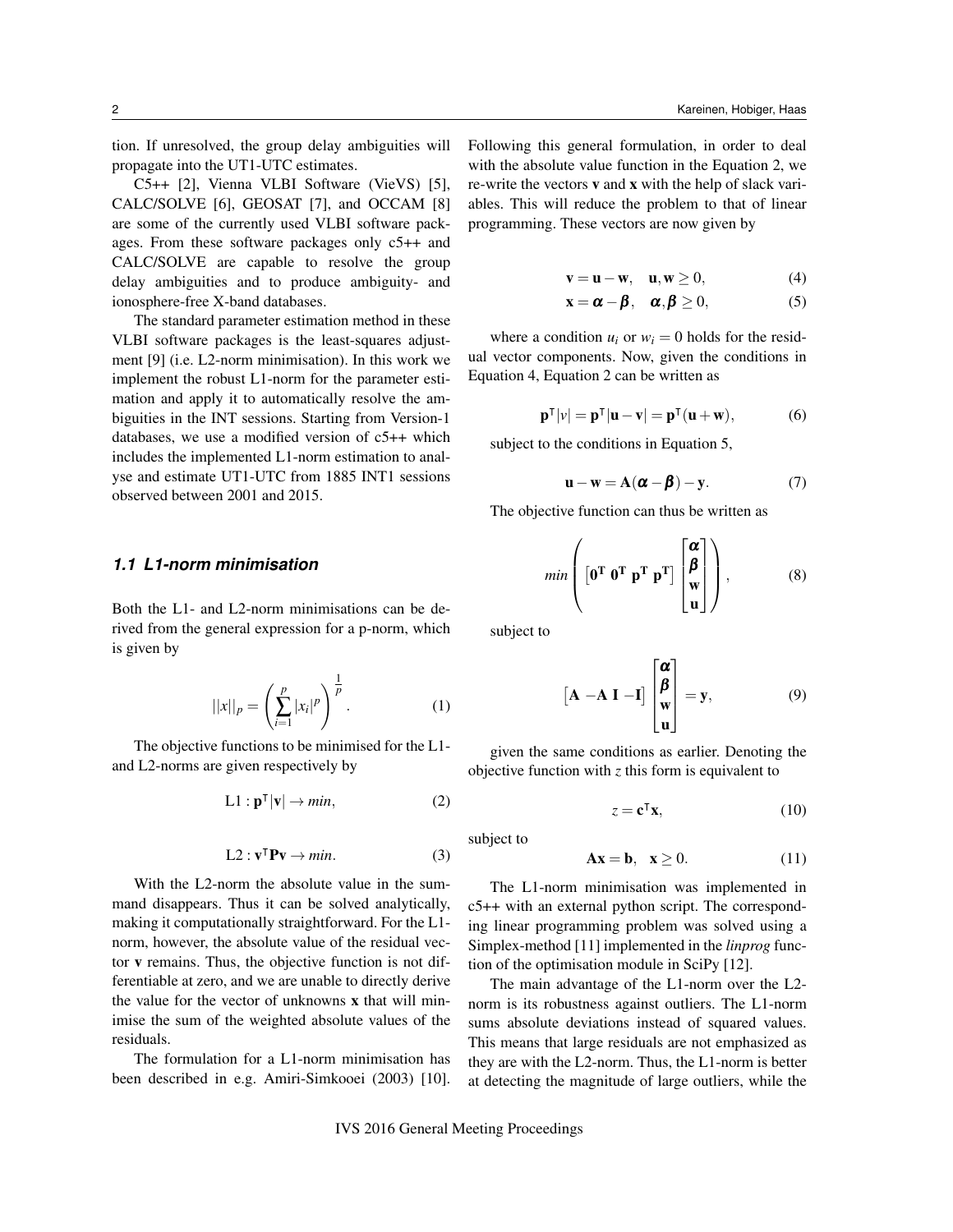L2-norm overcompensates the influence of large deviations. These errors will propagate to the unknown parameters in the adjustment.

#### **2 Ambiguity estimation in c5++**

The general ambiguity estimation process in c5++ is iterative. The X- and S-band group delays are processed as independent observations, which retains the integernature of the ambiguities. The estimated parameters are three clock polynomial terms for the non-reference station and local wet troposphere at both stations, giving a total of 5 parameters. When the UT1-UTC is estimated at a later stage, the number of estimated parameters increase to 6. In each iteration step the residuals are computed and if they are larger than 50 % of the ambiguity spacing in that band, the corresponding observations are shifted by one ambiguity spacing towards 0. This process of ambiguity shifting is iterated until the ratio of the Weighted Root Mean Square (WRMS) values from subsequent iterations reaches a specific level. In this analysis the ratio limit was set to 0.999. The maximum number of iterations was set to 60. During the estimation process, different weighting schemes can be applied. The effect of the choice of weighting was investigated using three different approaches, which are described in Table 1.

**Table 1** The three different weighting approaches used in the ambiguity estimation.

| Description                                                                 | Weighting                                                                            |  |  |
|-----------------------------------------------------------------------------|--------------------------------------------------------------------------------------|--|--|
| <b>W1</b> Unit weighting                                                    |                                                                                      |  |  |
| <b>W2</b> Formal errors<br><b>W3</b> Formal errors $\times$ wmf( <i>e</i> ) | $\sigma_{\tau}$                                                                      |  |  |
|                                                                             | $\sigma_{\tau} \sqrt{\text{mf}(e)^2_{\text{wet.1}}} + \text{mf}(e)^2_{\text{wet.2}}$ |  |  |

Once the ambiguities are resolved, the X- and Sband data are combined to produce an ionosphere free X-band database. This database is then subsequently used as an input in the UT1-UTC estimation step. At this stage the observations were weighted according to the elevation dependent approach, W3. The schematics in Figure 1 illustrate the ambiguity and the UT1-UTC estimation process in c5++.



**Fig. 1** Schematics of the automated ambiguity and UT1-UTC estimation in c5++.

#### **3 Results**

The impact of using the L1-norm was evaluated by investigating the post-fit residuals from the ambiguity and UT1-UTC estimation stages as well as the UT1- UTC results computed using the ambiguity resolved databases.

All EOP except UT1-UTC were fixed to their EOP C04 08 [13] values. The UT1-UTC were estimated with respect to the a priori C04 08 values. From now on these values will be referenced simply as the UT1-UTC estimates. In order to focus on the sessions which produced meaningful UT1-UTC estimates and to eliminate gross errors that would distort the derived statistics of the UT1-UTC, the estimates were filtered with a condition where the absolute values of the estimates are larger than 1000  $\mu$ s and/or the formal errors are larger that 50  $\mu$ s. After this initial outlier elimination was applied, we obtained a set of sessions for each ambiguity estimation method–weighting mode pair, for which RMS and WRMS of the UT1-UTC values were computed. The RMS and WRMS values for the post-fit residuals from the ambiguity estimation for both norms and all weighting strategies are listed in Table 2. Table 3 lists statistics for the post-fit residuals from the UT1-UTC estimation.

The Venn-diagrams in Figure 2 illustrate the overlap between the good sessions from the L1- and L2 norm approaches. These diagrams show the number of good sessions which are found in both L1 and L2, only L1, or only L2 results. To investigate the differences in the sessions, where either the L1- or L2-norm approaches fail or succeed, we consider subsets of the di-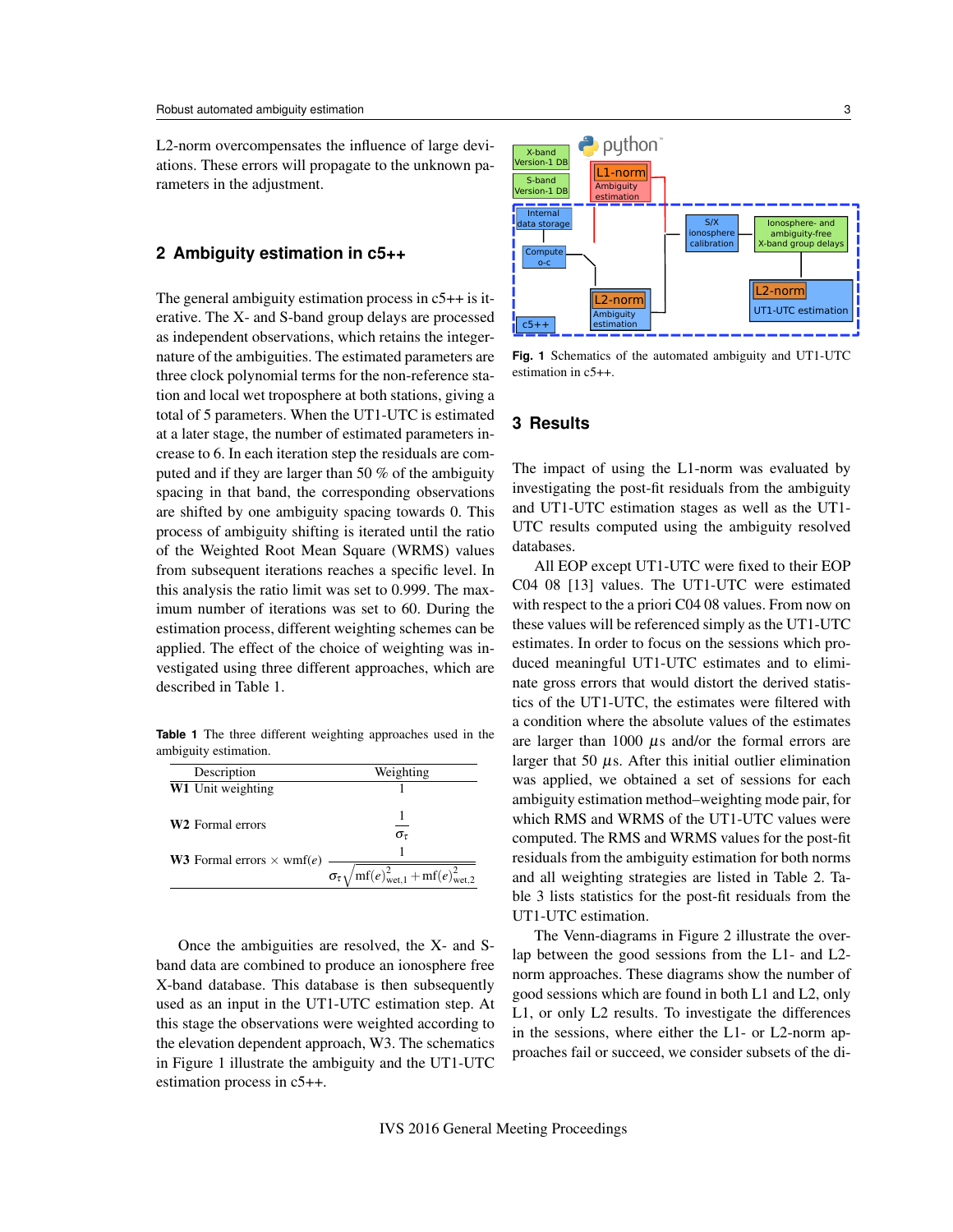**Table 2** Mean RMS and WRMS of the post-fit residuals from the ambiguity estimation for L1- and L2-norms for all weighting strategies.

|                |      | I .1                                         | L2   |                                 |  |  |
|----------------|------|----------------------------------------------|------|---------------------------------|--|--|
|                |      | $\overline{RMS}$ [ns] $\overline{WRMS}$ [ns] |      | $\overline{RMS}$ [ns] WRMS [ns] |  |  |
| W1             | 3.61 | 3.61                                         | 4.17 | 4.17                            |  |  |
| W <sub>2</sub> | 6.23 | 1.43                                         | 6.20 | 1.71                            |  |  |
| W <sub>3</sub> | 6.10 | 1.22.                                        | 6.23 | 1.46                            |  |  |

**Table 3** Statistics for the post-fit residuals from the UT1-UTC estimation with the L1- and L2-norm approaches and weighting strategies W1, W2, and W3. Included are RMS, mean of absolute values, and median of absolute values.

|    |      | LI   |                           |      | L <sub>2</sub> |                           |
|----|------|------|---------------------------|------|----------------|---------------------------|
|    | RMS  |      | $ res $ M( $ res $ )      | RMS  |                | $ res $ M( $ res $ )      |
|    | [ns] | [ns] | $\lceil \text{ps} \rceil$ | [ns] | [ns]           | $\lceil \text{ps} \rceil$ |
| W1 | 0.39 | 0.26 | 29.68                     | 1.07 | 0.75           | 32.24                     |
| W2 | 1.51 | 1.10 | 35.69                     | 1.98 | 1.47           | 38.69                     |
| W3 | 1.38 | 1.00 | 34.69                     | 1.81 | 1.34           | 37.69                     |



**Fig. 2** Venn-diagrams for the weighting strategies W1, W2, and W3 illustrating the overlap between the sets of sessions obtained with the L1- and L2-norm ambiguity estimation, that pass the |UT1-UTC| < 1000  $\mu$ s and  $\sigma_{\text{UT1-UTC}}$  < 50  $\mu$ s criteria.

agrams illustrated in Figure 2. The following subsets are considered for all weighting strategies:

- Subset-1: select all sessions that are good with the L1-norm approach, select the same sessions from the L2-norm solutions.
- Subset-2: select all sessions that are exclusively good with the L1-norm approach, select the same sessions from the L2-norm solutions.
- Subset-3: select all sessions that are exclusively good in the L2-norm approach, select the same sessions from the L1-norm solutions.

The number of sessions in each of the Subsets and all three weighting strategies are given in Table 4.

The L1-norm leads to approximately 5 % more sessions compared to the L2-norm. In general, the big advantage in using the L1-norm for the ambiguity estimation is the increased number of succesfully processed **Table 4** The number of sessions in for Subset-1, -2, and -3 for all weighting strategies W1, W2, and W3.

|    | Number of sessions |          |          |  |  |
|----|--------------------|----------|----------|--|--|
|    | Subset-1           | Subset-2 | Subset-3 |  |  |
| W1 | $1564 + 85 = 1649$ | 85       |          |  |  |
| W2 | $1403 + 66 = 1469$ | 66       |          |  |  |
| W3 | $1426 + 67 = 1493$ | 56       |          |  |  |

**Table 5** Number of sessions and corresponding RMS/WRMS of UT1-UTC values for the sessions included in Subset-1.

|                                     |      | T.1   |             | L2         |             |
|-------------------------------------|------|-------|-------------|------------|-------------|
| Units: $[\mu s]$ #Sessions RMS WRMS |      |       |             | <b>RMS</b> | <b>WRMS</b> |
| W1                                  | 1649 |       | 22.58 18.39 | 938.09     | 18.70       |
| W <sub>2</sub>                      | 1469 | 22.32 | - 18.43     | 805.21     | 18.82       |
| W3                                  | 1493 | 22.25 | 18.43       | 1096.07    | 18.74       |

**Table 6** Number of sessions and corresponding RMS/WRMS of UT1-UTC values for the sessions included in Subset-2.

|                                     |    | I .1 |             | L2              |             |
|-------------------------------------|----|------|-------------|-----------------|-------------|
| Units: $[\mu s]$ #Sessions RMS WRMS |    |      |             | <b>RMS</b>      | <b>WRMS</b> |
| W1                                  | 85 |      | 18.83 22.54 | 3934.66 4130.73 |             |
| W <sub>2</sub>                      | 66 |      | 17.11 19.38 | 3280.11 3797.42 |             |
| W3                                  | 67 |      | 19.48 19.55 | 2646.68 5173.04 |             |

sessions. The overall accuracy in WRMS remains at the level of approximately 18  $\mu$ s.

In Subset-1 (see Table 5) the inclusion of sessions which fail with the L2-norm shows up as high RMS values compared to that of the L1-norm. This is not seen in the WRMS values, which are on a normal level for both norms, with only sligthly (sub-microsecond) higher values for the L2-norm.

In Subset-1 (see Table 5) the inclusion of the sessions that are filtered in the L2-norm solution is seen as high L2-norm WRMS values compared to the respective L1-norm WRMS values. This indicates that the large values for the UT1-UTC corrections, causing the large RMS in the L2-norm, have correspondingly large formal errors. Thus, these sessions get downweighted in the WRMS computation.

In Subset-2 (see Table 6) we see a clear difference both in RMS and WRMS values between the two norms. The large WRMS values for the L2-norm indicate that the formal errors for the filtered UT1-UTC estimates have similar magnitude compared to one another.